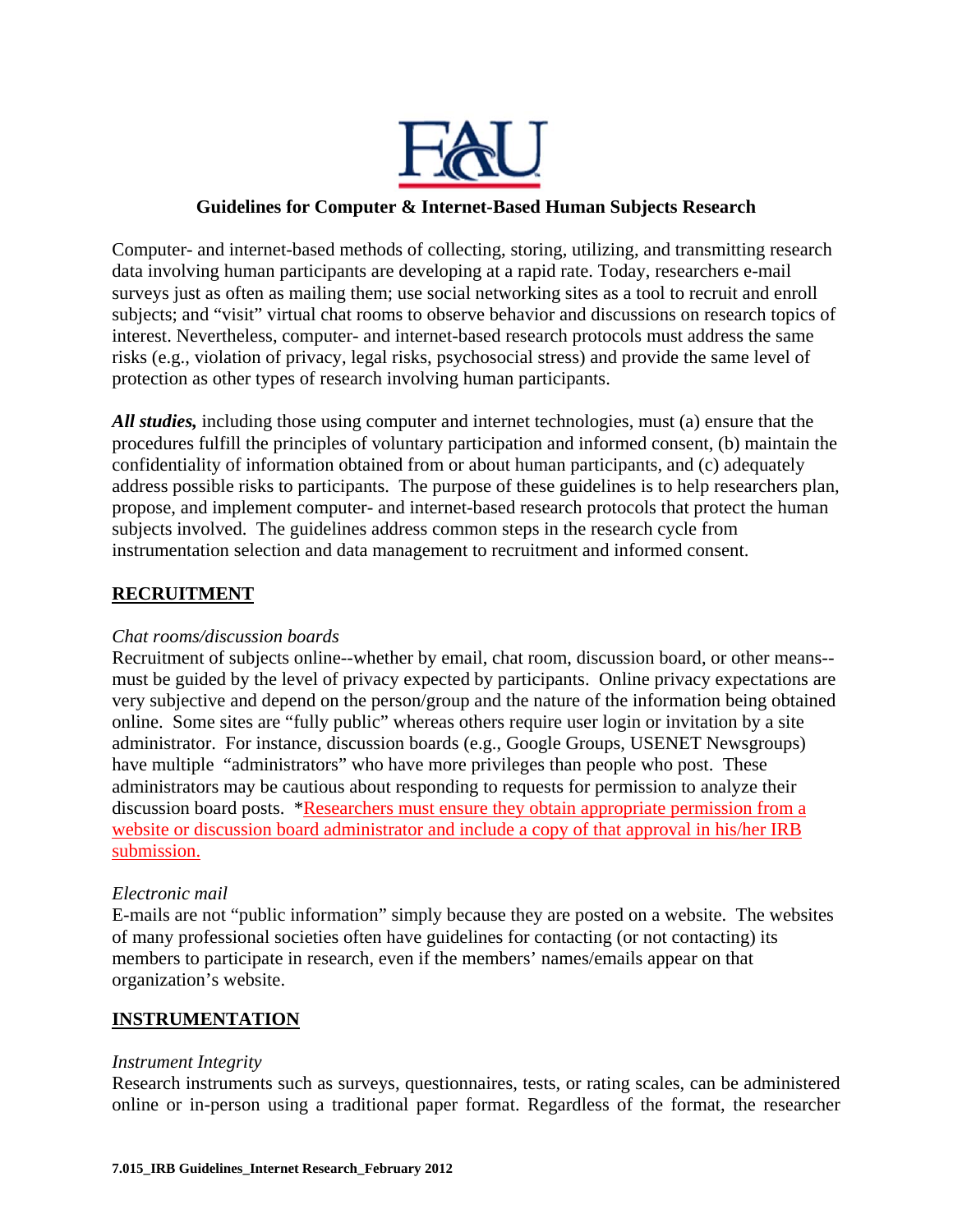should assess the integrity of the instrument. The instrument must be able to measure what the researcher needs or else it will affect the integrity of the research. Use the following guiding questions to assess the validity and reliability of tests and instruments: Do they really measure what they claim to measure? Do they measure consistently over time, with different research subjects and ethnic groups, and after repeated use? Since many scientific journals want to see data on instrument reliability and validity, research articles featuring the instrument will often include this data. Making use of previously validated data collection instruments can save time and increase the study's credibility. Using computer technologies to collect data can be highly efficient and save a great deal of time. However, researchers should use caution and try to ensure that the research instrumentation and any information obtained via the instrument are used for the purposes of research.

## *Copyright of Materials*

Research instruments are often copyrighted. When obtaining a copy of the instrument(s) to be used in research, researchers should also ensure they obtain permission to use the instrument. If someone posts a published test or instrument without the permission of the copyright holder, he or she is violating copyright and could be legally liable. Contact the copyright holder in writing (print or email) to obtain permission to use a research instrument. The person should be able to state in writing that they are indeed the copyright holder and that they grant you permission to use the instrument.

## **INFORMED CONSENT**

## *Obtaining Consent*

Informed consent is a key element of protecting the rights and welfare of human subjects. Whenever possible, informed consent must be obtained and documented. The language of the consent must target the age as well as reading and comprehension level of the target audience. A sample internet consent form or paragraph is provided below, but researchers may propose other consent forms or processes.

#### *Documenting Consent*

Typically, consent is documented by the subject signing a form. Other mechanisms include audio- or videotaping the subject's agreement to participate. However, this is often difficult or impossible in internet-based/online research. Under certain circumstances, the requirement to document (get signatures or record the consent process) informed consent for online research activities can be altered or waived. *See FAU IRB Policy "Waiver of Informed Consent" for guidance on this topic.* 

## *Excluding Minors Who Cannot Consent*

People under the age of 18 cannot legally consent to participate in a research study. However, researchers recruiting from the internet cannot know the exact age of respondents. For this reason, it is best to limit online research studies to minimal risk research that would typically qualify for waiver of parental consent under federal regulations *(See section IV of FAU IRB policy "Children in Research")* unless you are able to authenticate the identity of your respondents through a reliable means.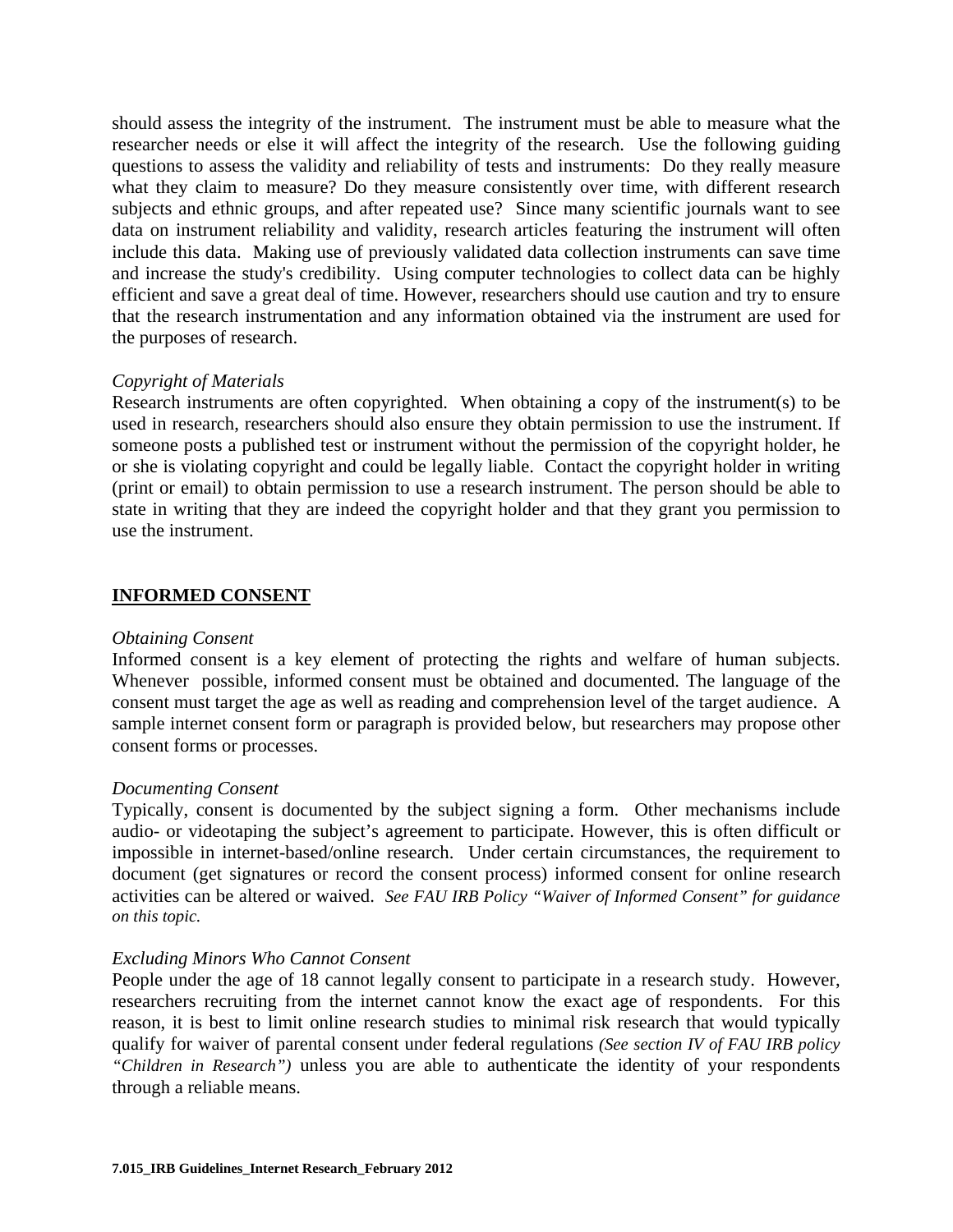#### *Deception & Debriefing*

The internet provides unique opportunities for conducting observation research in "private" settings. For example, a researcher can join a closed group (e.g. a "members only" chat room devoted to a mutual topic of interest) with relative ease to observe interactions among the members while concealing his/her identity. Such research can only be approved if the IRB determines that the deception is justified. Any research involving deception should have a plan for debriefing subjects, so they may learn about the research that occurred and have the opportunity to withdraw use of their data if they choose.

## *Ensuring Understanding*

When anyone who has access to the Internet is a potential research subject, it may be difficult to ensure that he/she understands the consent information. One method of enhancing comprehension includes incorporating short questionnaires within the consent process to assess understanding of the information presented, and then direct the subjects to additional material. Another method is to design and implement an interactive consent process tailored to the potential subjects' characteristics or primary language.

## *Right to Withdraw*

The principle of respect for persons requires that subjects be allowed to withdraw from a research study without negative consequences. Online survey instruments must explain at the outset what options are available, if any, for retrieving and discarding responses, and for some studies it may be appropriate to provide a "no response" option for questions subjects may consider to be sensitive or intrusive.

## **DATA COLLECTION**

#### *Authentication*

Authentication (e.g., proper qualification and/or identification of respondents) is a major challenge in computer- and internet-based research as it can potentially affect the integrity of research data and the validity of research results. Whenever possible, researchers should take steps to authenticate online research participants. Measures to verify the identity and characteristics of respondents will vary depending on the nature of the study. For example, in a complex longitudinal study with specific inclusion criteria, investigators can provide each study participant (in person or by U.S. Postal Service mail) with a Personal Identification Number (PIN) to use for authentication in subsequent internet-based data collection.

#### *Encryption*

It is strongly recommended that any data collected from human participants over computer networks be transmitted in an "encrypted" or coded format. Website URLs should begin with the https:// identifier to insure that information is being transmitted using a Secure Socket Layer (SSL). This minimizes the risk that any data intercepted during transmission could be decoded and traced back to an individual respondent.

Ideally, the highest level of data encryption should be used if it is available and feasible. This may require that the study participants use a specific type/version of browser software. For example, an older version of Internet Explorer, Mozilla, Firefox, or Safari (for Macs) may have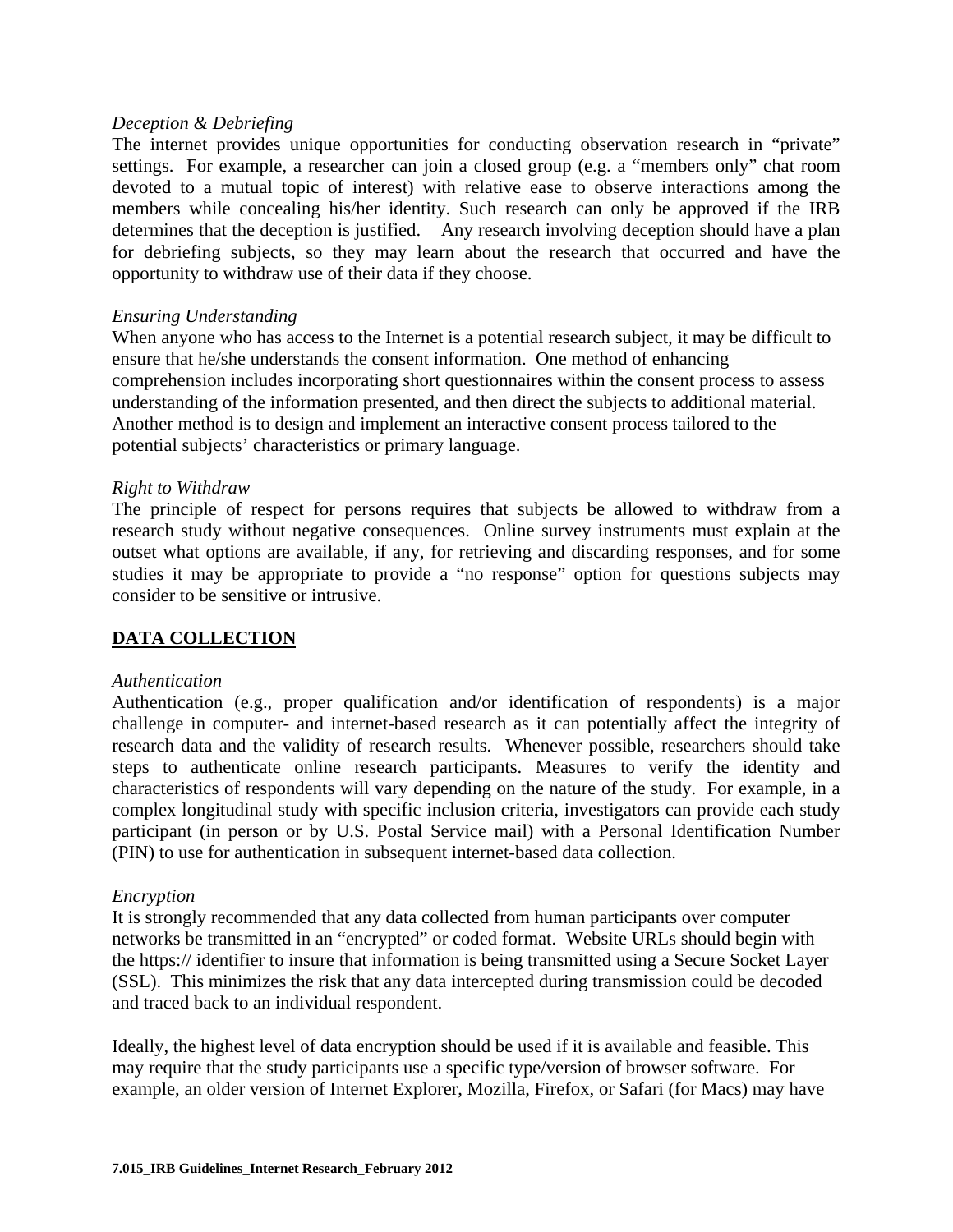less security features than newer, updated versions of the same web browser. Please note that encryption standards vary from country to country and that there are legal restrictions regarding the export of certain encryption software outside U.S. boundaries.

# **DATA STORAGE/DISPOSAL**

#### *Password Protection*

If computers are used to record human subjects research data, the computer(s) and corresponding files should be password-protected. At FAU, protection of individual faculty/staff computers is managed by Information Resource Management (IRM); password-protection of individual files is usually offered by the manufacturer of the software you are using *(for example, Microsoft Word 2010 has a Protect Document feature with multiple levels of document access.)*

#### *Data Storage*

If you use a server to store research data, you should limit as much as possible the amount of personal identifying information maintained *(for example, record the age rather than the birthdate).* Personal identifying information should be kept separate from the research data, and data should be stored in an encrypted format. It is recommended that a professionally administered survey server be used for online data collection (e.g., Survey Monkey or similar sites). However, if researchers choose to run a separate server for data collection and/or storage, the IRB recommends **a)** the server is administered by a professionally trained person with expertise in computer and internet security; **b)** access to the server is limited to key project personnel; **c)** there are frequent, regularly scheduled security audits of the server; and **d)** the server is subject to periodic security scans.

#### *Data Back-up*

Ideally, data backups should be stored in a safe location, such as a secure data room that is environmentally controlled and has limited access.

#### *Data Destruction*

Competent data destruction services should be used to ensure that no data can be recovered from old electronic media. The U.S. Department of Defense (DoD) 5220.22-M standard for permanently removing data from disks is considered the most rigorous standard. DoD-compliant disk sanitization software may be used to overwrite or wipe data content from electronic media. A list of software is noted below under Sources. Caution: free versions of this kind of software may not be DoD-compliant.

#### **Sources:**

- Collaborative Institutional Training Initiative, Module on Internet Research
- Survey Monkey Guidelines for Research
- Penn State Guidelines for Computer and Internet Based Research Involving Human Participants
- Indiana State University Libraries, Finding Research Instruments, Surveys, and Tests , http://libguides.indstate.edu/instruments
- Electronic Data Disposal DoD-Compliant Disk Sanitation Software http://www.auburn.edu/oit/it\_policies/edd\_dod\_compliant\_apps.php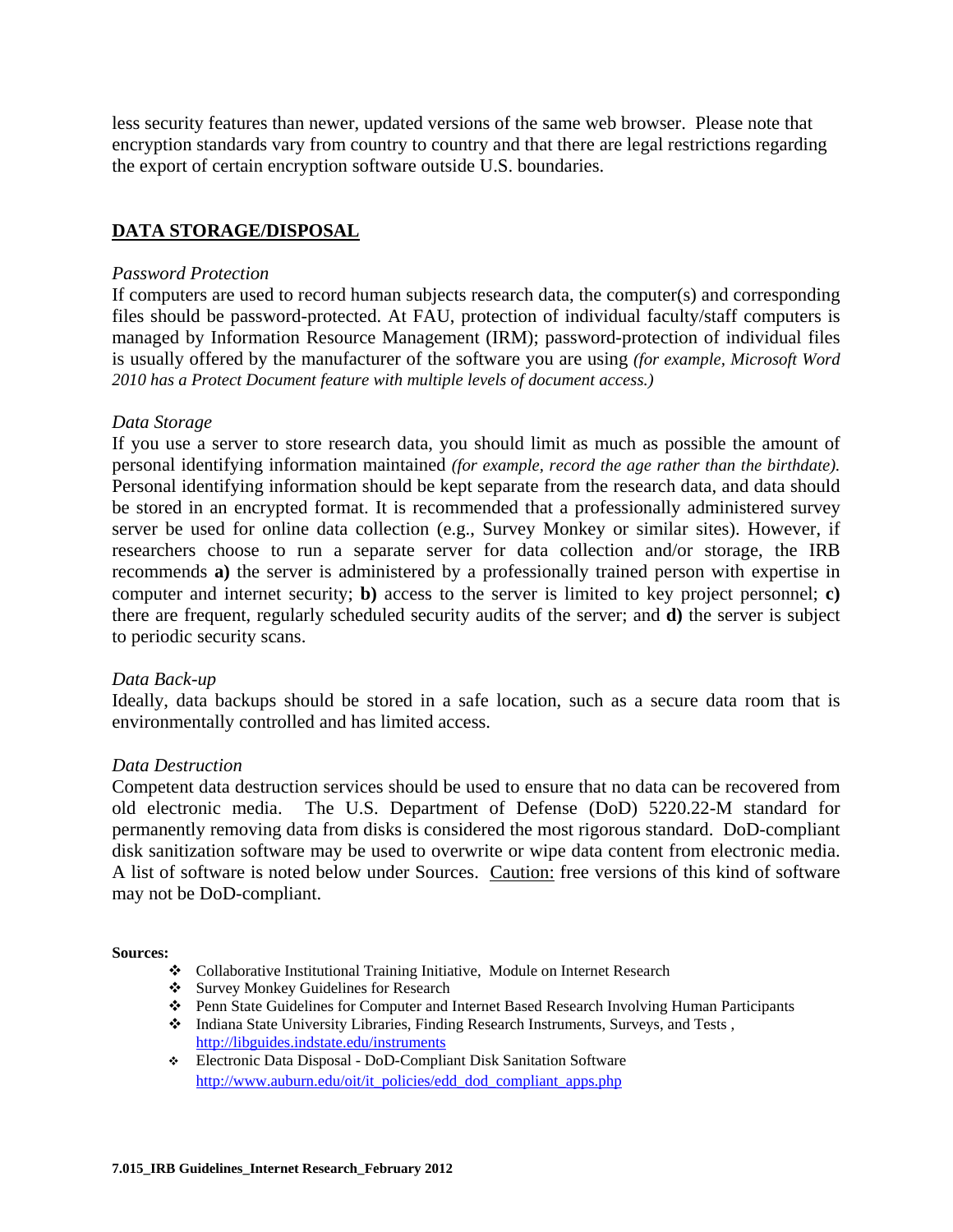#### *SAMPLE* **INFORMED CONSENT FOR INTERNET-BASED RESEARCH**

\*\***Note:** if applicable, this form can be condensed into a consent paragraph for certain anonymous, lowrisk survey research. A stand-alone template of this consent is also available in IRBNet. Remove all prompts and instructions when finalizing your consent.

**1) Title of Research Study:** *[insert title]*

**2) Investigator:** *[Title(s) and name(s) of investigator(s).]*

**3) Purpose:** The purpose of this research study is to … *[Briefly explain, in plain language, the purpose of the study.]* 

**4) Procedures:** *[Using simple, conversational language, explain:* 

- the procedure participants will complete as part of this research study including *the frequency of those procedures;*
- *the expected time commitment required from the participant;*
- *If any reward, incentive, or compensation will be offered and the conditions for receiving the compensation.*
- Alternatives to participating in the research, such as what the subject can do if *they do not want to participate. If there are no alternative procedures available to the participant in this study, OMIT this point from the consent form.]*

**Example**: To participate in this study, you will complete a 30-item survey on [*state topic*]. The survey will take about 10 minutes to complete. You will be asked to answer questions about your political views, family background, and other demographic data (such as race, age, gender, etc.) You may skip any question that makes you uncomfortable by checking "I prefer not to answer." At the end of this study, you will be directed to another page where you can enter your name to obtain a gift card worth \$5. You must complete each section of the survey to receive the gift card.

**5) Risks:** *[State potential risks in clear, realistic terms and what steps the PI take to minimize these risks, if any. List and explain the physical, psychological, and social risks/discomforts. If applicable, explain any risks that might be associated with a breach of confidentiality, including risks to reputation, employability, insurability, and/or criminal and civil liabilities. If there are no foreseeable risks, then this should be stated as well.]*

**6) Benefits:** *[State in clear, realistic terms the benefits to the subject and/or society in general. If there are no direct benefits to the participant, then this should be stated as well.]* 

**7) Data Collection & Storage:** *[In clear, simple terms, explain who will have access to the data and how it will be collected, handled, and stored to ensure that it is either confidential (e.g, the subject's identity is protected) or anonymous (e.g., there are no identifiers). Also, explain when and how data will be destroyed. If data is collected via the internet, discuss the online security provisions that will be taken to maintain security and confidentiality.]*